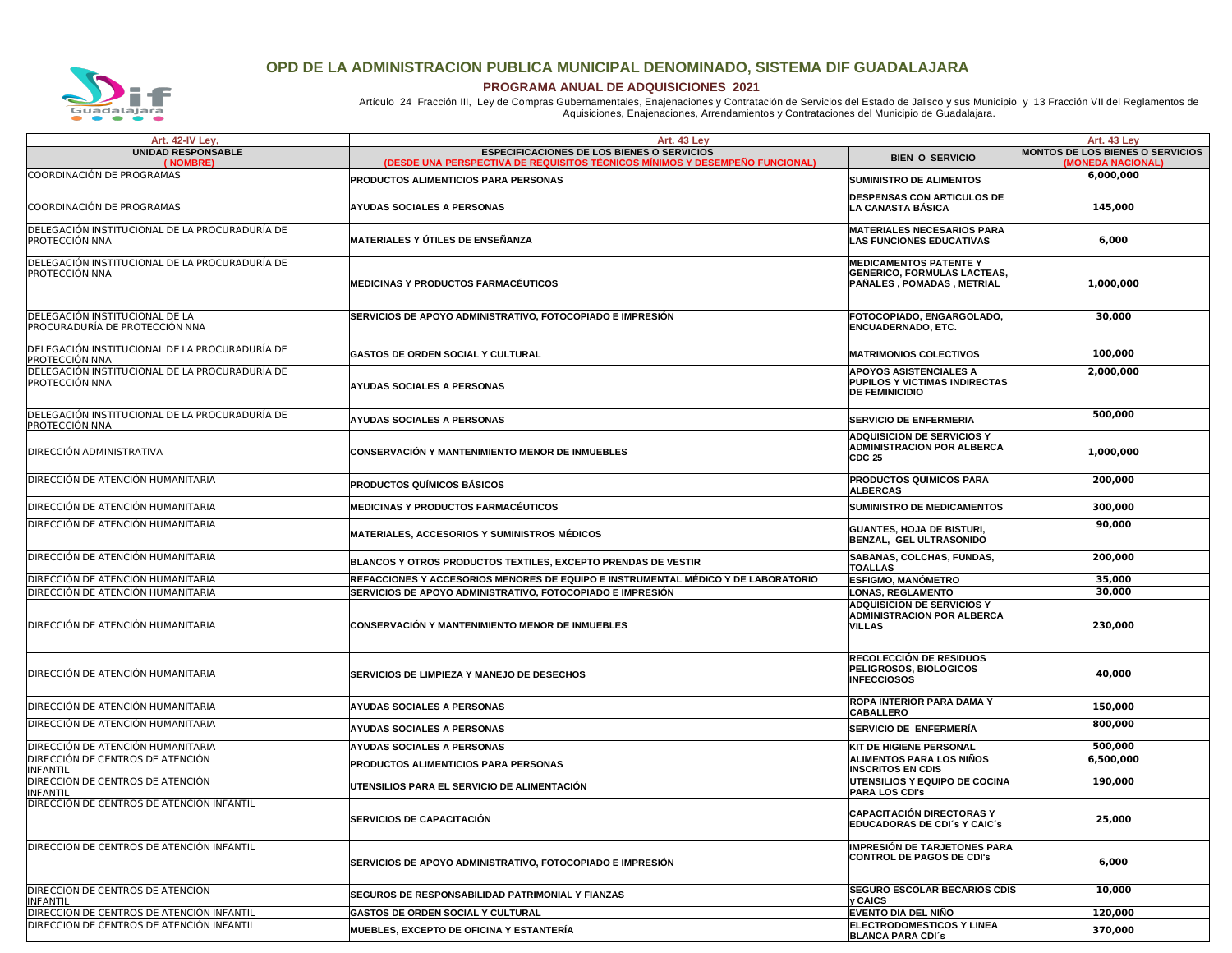| <b>DIRECCIÓN DE COMPRAS Y</b><br><b>ADQUISICIONES</b> | <b>MATERIALES, ÚTILES Y EQUIPOS MENORES DE OFICINA</b>                                                                      | PAPELERÍA                                                                                                                                                                     | 800,000          |
|-------------------------------------------------------|-----------------------------------------------------------------------------------------------------------------------------|-------------------------------------------------------------------------------------------------------------------------------------------------------------------------------|------------------|
| DIRECCIÓN DE COMPRAS Y<br>ADQUISICIONES               | MATERIALES, ÚTILES Y EQUIPOS MENORES DE TECNOLOGÍAS DE LA INFORMACIÓN Y COMUNICACIONES                                      | PAPELERÍA                                                                                                                                                                     | 300,000          |
| DIRECCIÓN DE COMUNICACIÓN SOCIAL                      | MATERIAL IMPRESO E INFORMACIÓN DIGITAL                                                                                      | SUSCRIPCIÓN A PERIÓDICOS                                                                                                                                                      | 20,000           |
| DIRECCIÓN DE COMUNICACIÓN SOCIAL                      | DIFUSIÓN POR RADIO, TELEVISIÓN Y OTROS MEDIOS DE MENSAJES SOBRE PROGRAMAS Y ACTIVIDADES<br><b>GUBERNAMENTALES</b>           | <b>AVISOS</b>                                                                                                                                                                 | 6,700            |
| DIRECCIÓN DE COMUNICACIÓN SOCIAL                      | DIFUSIÓN POR RADIO, TELEVISIÓN Y OTROS MEDIOS DE MENSAJES SOBRE PROGRAMAS Y ACTIVIDADES IMPRESIÓN<br><b>GUBERNAMENTALES</b> |                                                                                                                                                                               | 1,000            |
| DIRECCIÓN DE COMUNICACIÓN SOCIAL                      | GASTOS DE ORDEN SOCIAL Y CULTURAL                                                                                           | RENTA, INSTALACIÓN Y MANEJO<br>DE EQUIPO Y MOBILIARIO PARA<br><b>EVENTO</b>                                                                                                   | 50,000           |
| DIRECCIÓN DE FINANZAS                                 | ARRENDAMIENTO DE ACTIVOS INTANGIBLES                                                                                        | <b>MANTENIMIENTO DE LAS 15</b><br><b>LICENCIAS SOFTWARE</b>                                                                                                                   | 190,000          |
| DIRECCIÓN DE FINANZAS                                 | ARRENDAMIENTO DE ACTIVOS INTANGIBLES                                                                                        | <b>ADQUISICIÓN DE 10 LICENCIAS</b><br><b>EXTRAS SOFTWARE</b>                                                                                                                  | 550,100          |
| DIRECCIÓN DE HABILIDADES Y<br>DESARROLLO COMUNITARIO  | MATERIALES Y ÚTILES DE ENSEÑANZA                                                                                            | <b>MATERIALES ACTIVIDADES CURSO</b><br><b>DE VERANO</b>                                                                                                                       | 15,000           |
| DIRECCION DE HABILIDADES Y DESARROLLO COMUNITARIO     | PRODUCTOS ALIMENTICIOS PARA PERSONAS                                                                                        | ALIMENTOS DE LOS NIÑOS<br><b>INSCRITOS EN LOS COMEDORES</b><br><b>COMUNITARIOS</b>                                                                                            | 3,114,198        |
| DIRECCIÓN DE HABILIDADES Y DESARROLLO COMUNITARIO     | <b>PRODUCTOS QUÍMICOS BÁSICOS</b>                                                                                           | <b>GASTOS PARA MANTENIMIENTO DE</b><br><b>ALBERCA POR PRODUCTOS</b><br><b>QUIMICOS</b>                                                                                        | 270,000          |
| DIRECCION DE HABILIDADES Y DESARROLLO COMUNITARIO     | <b>SERVICIOS DE CAPACITACIÓN</b>                                                                                            | <b>CAPACITACIÓN AL PERSONAL</b>                                                                                                                                               | 60,000           |
| DIRECCION DE HABILIDADES Y DESARROLLO COMUNITARIO     | SERVICIOS DE APOYO ADMINISTRATIVO, FOTOCOPIADO E IMPRESIÓN                                                                  | DIPLOMAS SEJ, DIPLOMAS DERSE                                                                                                                                                  | 60,000           |
| DIRECCION DE HABILIDADES Y<br>DESARROLLO COMUNITARIO  | <b>SEGUROS DE RESPONSABILIDAD PATRIMONIAL Y FIANZAS</b>                                                                     | <b>SEGURO ESCOLAR</b>                                                                                                                                                         | 165,000          |
| DIRECCION DE HABILIDADES Y<br>DESARROLLO COMUNITARIO  | <b>FLETES Y MANIOBRAS</b>                                                                                                   | <b>TRASLADO DE PIANO</b>                                                                                                                                                      | 5,000            |
| DIRECCION DE HABILIDADES Y DESARROLLO COMUNITARIO     | CONSERVACIÓN Y MANTENIMIENTO MENOR DE INMUEBLES                                                                             | ADQUISICION DE SERVICIOS Y<br><b>ADMINISTRACION POR ALBERCAS</b><br>DEL CDC 19 Y CDC 25                                                                                       | 1,000,000        |
| DIRECCION DE HABILIDADES Y<br>DESARROLLO COMUNITARIO  | INSTALACIÓN, REPARACIÓN Y MANTENIMIENTO DE MOBILIARIO Y EQUIPO DE ADMINISTRACIÓN,<br>EDUCACIONAL Y RECREATIVO               | AFINACION Y REPARACION DE<br><b>PIANOS</b>                                                                                                                                    | 20,000           |
| DIRECCION DE HABILIDADES Y DESARROLLO COMUNITARIO     | INSTALACIÓN, REPARACIÓN Y MANTENIMIENTO DE EQUIPO DE CÓMPUTO Y TECNOLOGÍAS DE LA<br>INFORMACIÓN                             | <b>MANTENIMIENTO ANUAL DE</b><br><b>IMPRESORA A COLOR,</b><br>HERRAMIENTA DE IMPRESIÓN DE<br><b>DIPLOMAS Y RECONOCIMIENTOS</b>                                                | 7,000            |
| DIRECCION DE HABILIDADES Y DESARROLLO COMUNITARIO     | INSTALACIÓN, REPARACIÓN Y MANTENIMIENTO DE MAQUINARIA, OTROS EQUIPOS Y HERRAMIENTA                                          | <b>MANTENIMIENTO ANUAL</b><br><b>MAQUINAS DE COSER DE</b><br><b>ADIESTRAMIENTO EN CDC/</b><br><b>MANTENIMIENTO ANUAL DE</b><br><b>CONSOLA PARA CINE</b><br><b>COMUNITARIO</b> | 20,000           |
| DIRECCION DE HABILIDADES Y DESARROLLO COMUNITARIO     | OTRO MOBILIARIO Y EQUIPO EDUCACIONAL Y RECREATIVO                                                                           | REEQUIPAMIENTO DE EQUIPO<br>PARA ADIESTRAMIENTO DE<br><b>GASTRONOMIA</b>                                                                                                      | 50,000           |
| DIRECCIÓN DE INCLUSIÓN                                | MATERIALES, ÚTILES Y EQUIPOS MENORES DE TECNOLOGÍAS DE LA INFORMACIÓN Y COMUNICACIONES                                      | <b>COMPRA DE 10 USB</b>                                                                                                                                                       | 2,000            |
| DIRECCIÓN DE INCLUSIÓN<br>DIRECCIÓN DE INCLUSIÓN      | MATERIALES Y ÚTILES DE ENSEÑANZA                                                                                            | <b>JUEGOS DIDÁCTICOS</b>                                                                                                                                                      | 30,000           |
| DIRECCIÓN DE INCLUSIÓN                                | MATERIALES Y ÚTILES DE ENSEÑANZA                                                                                            | <b>MATERIAL DIDACTICO</b>                                                                                                                                                     | 15,000<br>45,000 |
|                                                       | JTENSILIOS PARA EL SERVICIO DE ALIMENTACIÓN                                                                                 | UTENSILIOS Y EQUIPO DE COCINA                                                                                                                                                 |                  |
| DIRECCIÓN DE INCLUSIÓN                                | <b>MATERIALES, ACCESORIOS Y SUMINISTROS MÉDICOS</b>                                                                         | <b>INSUMOS COMO ALGODON, GEL</b><br>PARA ULTRASONIDO, GUANTES,<br>BISTURI, ALCOHOL, JABON<br><b>QUIRURGICO</b>                                                                | 60,000           |
| DIRECCIÓN DE INCLUSIÓN                                | <b>MATERIALES, ACCESORIOS Y SUMINISTROS MÉDICOS</b>                                                                         | LÁMPARA LED                                                                                                                                                                   | 16,000           |
| DIRECCIÓN DE INCLUSIÓN                                | <b>VESTUARIO Y UNIFORMES</b>                                                                                                | 32 UNIFORMES CACHI BOL, CON<br>IMPRESIÓN LOGO.VESTUARIO<br>CORO, CALZADO PARTICIPANTES<br>REINA DE LAS P.M. 2021                                                              | 64,700           |
| DIRECCIÓN DE INCLUSIÓN                                | PRENDAS DE SEGURIDAD Y PROTECCIÓN PERSONAL                                                                                  | 3 PARES DE GUANTES DE COCINA<br><b>USO RUDO</b>                                                                                                                               | 650              |
| DIRECCIÓN DE INCLUSIÓN                                | <b>ARTÍCULOS DEPORTIVOS</b>                                                                                                 | 6 REDES DE VOLEIBOL, 6<br>BALONES, 360 MEDALLASY 24<br><b>TROFEOS</b>                                                                                                         | 36,000           |
| DIRECCIÓN DE INCLUSIÓN                                | REFACCIONES Y ACCESORIOS MENORES DE EDIFICIOS                                                                               | PODADORA Y MANGUERA                                                                                                                                                           | 3,500            |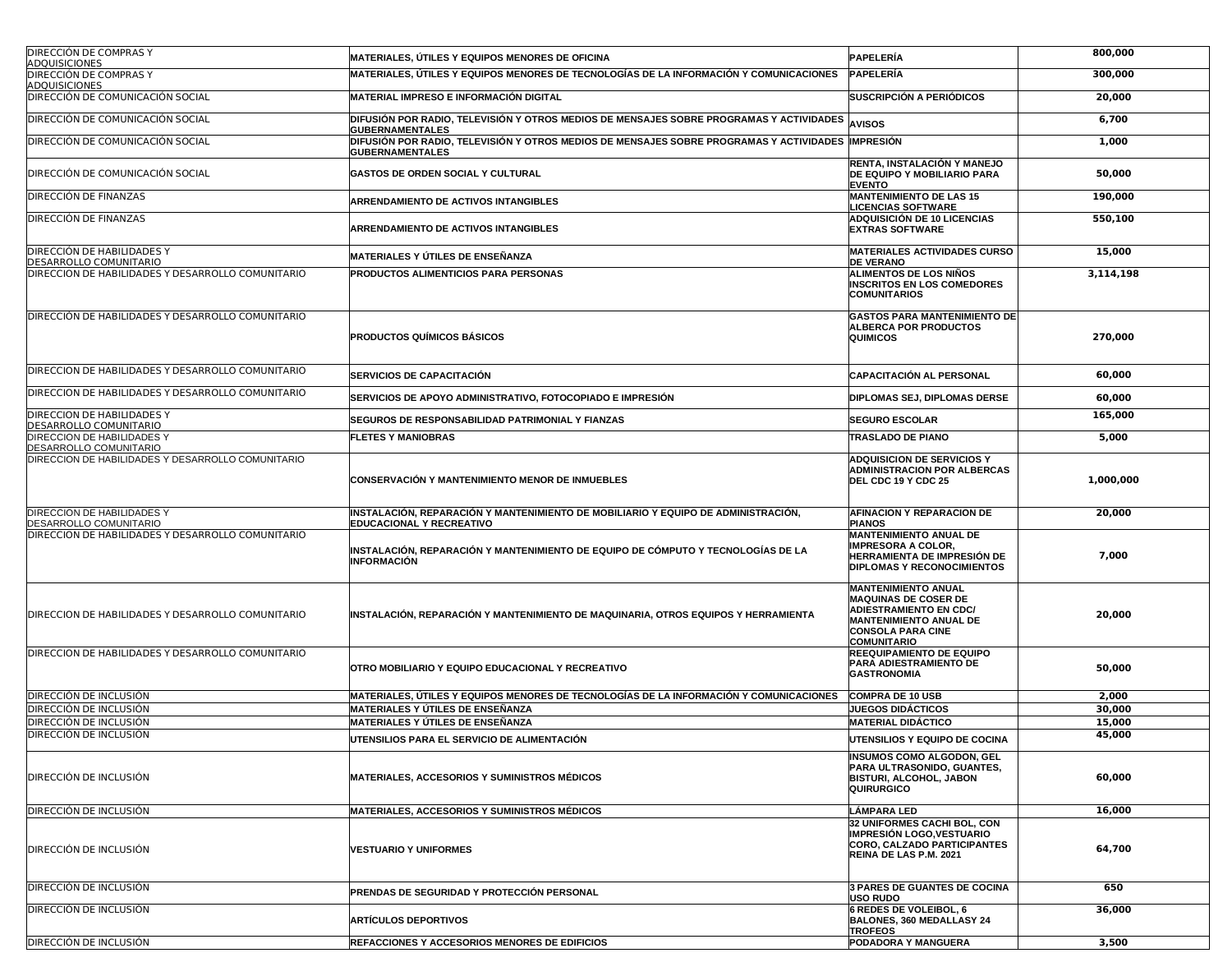|                                | REFACCIONES Y ACCESORIOS MENORES DE EQUIPO DE CÓMPUTO Y TECNOLOGÍAS DE LA INFORMACIÓN  CABLES DE COMPUTO, |                                                                                                                                                                       |           |
|--------------------------------|-----------------------------------------------------------------------------------------------------------|-----------------------------------------------------------------------------------------------------------------------------------------------------------------------|-----------|
| DIRECCIÓN DE INCLUSIÓN         |                                                                                                           | REGULADORES, TECLADO, MOUSE,<br>ETC.                                                                                                                                  | 4,000     |
| DIRECCIÓN DE INCLUSIÓN         | REFACCIONES Y ACCESORIOS MENORES DE EQUIPO E INSTRUMENTAL MÉDICO Y DE<br><b>LABORATORIO</b>               | 2 COMPRESORES DE 8 PIEZAS<br><b>CADA UNO</b>                                                                                                                          | 48,000    |
| DIRECCIÓN DE INCLUSIÓN         | SERVICIOS DE APOYO ADMINISTRATIVO, FOTOCOPIADO E IMPRESIÓN                                                | <b>TRIPTICOS, FOLLETOS O CARTELES</b>                                                                                                                                 | 10,000    |
| DIRECCIÓN DE INCLUSIÓN         | SERVICIOS DE APOYO ADMINISTRATIVO, FOTOCOPIADO E IMPRESIÓN                                                | TRIPTICOS PROGRAMA DAIAM                                                                                                                                              | 16,000    |
| DIRECCIÓN DE INCLUSIÓN         | SERVICIOS DE APOYO ADMINISTRATIVO, FOTOCOPIADO E IMPRESIÓN                                                | <b>IMPRESIÓN DE TARJETONES</b>                                                                                                                                        | 800       |
| DIRECCIÓN DE INCLUSIÓN         | GASTOS DE ORDEN SOCIAL Y CULTURAL                                                                         | <b>EVENTO SÍNDROME DE DOWN</b>                                                                                                                                        | 50,000    |
| DIRECCIÓN DE INCLUSIÓN         | <b>GASTOS DE ORDEN SOCIAL Y CULTURAL</b>                                                                  | <b>EVENTOS MES DEL ADULTO</b><br><b>MAYOR</b>                                                                                                                         | 430,000   |
| DIRECCIÓN DE INCLUSIÓN         | GASTOS DE ORDEN SOCIAL Y CULTURAL                                                                         | <b>EVENTO REINA PERSONAS</b><br><b>MAYORES</b>                                                                                                                        | 160,000   |
| DIRECCIÓN DE INCLUSIÓN         | <b>AYUDAS SOCIALES A PERSONAS</b>                                                                         | 20 DESPENSAS MENSUALES Y 30<br>PAQUETES PAÑALES, PERSONAS<br>EN SITUACIÓN VULNERABILIDAD                                                                              | 76,500    |
| DIRECCIÓN DE INCLUSIÓN         | <b>AYUDAS SOCIALES A PERSONAS</b>                                                                         | APOYO ASISTENCIAL A<br><b>INCAPACES, SERVICIO</b><br>ENFERMERIA, MEDICAMENTOS,<br>UNIFORMES, CALZADO, ROPA,<br><b>ESTUDIOS MEDICOS, ARTICULOS</b><br>PERSONALES, ETC. | 300,000   |
| DIRECCIÓN DE INCLUSIÓN         | <b>MUEBLES DE OFICINA Y ESTANTERÍA</b>                                                                    | <b>MOBILIARIO PARA CASAS DE DIA</b><br>POLANCO, OBLATOS Y 1ERO DE<br>MAYO.                                                                                            | 21,000    |
| DIRECCIÓN DE INCLUSIÓN         | <b>MUEBLES DE OFICINA Y ESTANTERÍA</b>                                                                    | 6 LOKERS 4 ENTREPAÑOS 2<br>PUERTAS COLOR BLANCO                                                                                                                       | 25,000    |
| DIRECCIÓN DE INCLUSIÓN         | <b>MUEBLES. EXCEPTO DE OFICINA Y ESTANTERÍA</b>                                                           | PORTAGARRAFÓN PARA ÁREA DE<br><b>COCINA</b>                                                                                                                           | 700       |
| DIRECCIÓN DE INCLUSIÓN         | EQUIPO DE CÓMPUTO Y DE TECNOLOGÍA DE LA INFORMACIÓN                                                       | <b>1 IMPRESORA A COLOR</b><br>(RECONOCIMIENTOS), 3 EQUIPOS<br><b>DE COMPUTO Y 3 IMPRESORAS</b><br>CASAS DE DIA, 1 IMPRESORA<br><b>CREDENCIALES INAPAM</b>             | 70,000    |
| DIRECCIÓN DE INCLUSIÓN         | EQUIPO DE CÓMPUTO Y DE TECNOLOGÍA DE LA INFORMACIÓN                                                       | <b>6 CROMBOOK MEMORIA 2 GIGAS</b><br><b>HABILITADOS PARA DESCARGA DE</b><br>JUEGOS DIDACTICOS y AGENDA<br><b>ELECTRONICA</b>                                          | 18,500    |
| DIRECCIÓN DE INCLUSIÓN         | OTROS MOBILIARIOS Y EQUIPOS DE ADMINISTRACIÓN                                                             | TELEVISIONES, TABLONES, SILLAS<br><b>Y REFRIGERADOS</b>                                                                                                               | 70,000    |
| DIRECCIÓN DE INCLUSIÓN         | EQUIPO MÉDICO Y DE LABORATORIO                                                                            | <b>BASCULA</b>                                                                                                                                                        | 3,500     |
| DIRECCIÓN DE INCLUSIÓN         | SISTEMAS DE AIRE ACONDICIONADO, CALEFACCIÓN Y DE REFRIGERACIÓN INDUSTRIAL Y<br><b>COMERCIAL</b>           | <b>VENTILADORES</b>                                                                                                                                                   | 6,000     |
| DIRECCIÓN DE INCLUSIÓN         | EQUIPO DE COMUNICACIÓN Y TELECOMUNICACIÓN                                                                 | TELEFONOS PARA CASAS DE DIA                                                                                                                                           | 3,000     |
| DIRECCIÓN DE INCLUSIÓN         | HERRAMIENTAS Y MÁQUINAS-HERRAMIENTA                                                                       | PODADORAS PARA CASA DE DIA                                                                                                                                            | 11,000    |
| DIRECCIÓN DE PATRIMONIO        | <b>MATERIAL DE LIMPIEZA</b>                                                                               | <b>MATERIAL DE ASEO</b>                                                                                                                                               | 2,040,000 |
| DIRECCIÓN DE PATRIMONIO        | PRODUCTOS ALIMENTICIOS PARA PERSONAS                                                                      | <b>AGUA PURIFICADA</b>                                                                                                                                                | 1,200,000 |
| <b>DIRECCIÓN DE PATRIMONIO</b> | <b>PRODUCTOS MINERALES NO METÁLICOS</b>                                                                   | <b>FERRETERIA</b>                                                                                                                                                     | 13,340    |
| DIRECCIÓN DE PATRIMONIO        | <b>CEMENTO Y PRODUCTOS DE CONCRETO</b>                                                                    | <b>FERRETERIA</b>                                                                                                                                                     | 7,355     |
| DIRECCIÓN DE PATRIMONIO        | CAL, YESO Y PRODUCTOS DE YESO                                                                             | <b>FERRETERIA</b>                                                                                                                                                     | 400       |
| DIRECCIÓN DE PATRIMONIO        | <b>MADERA Y PRODUCTOS DE MADERA</b>                                                                       | <b>FERRETERIA</b>                                                                                                                                                     | 3,770     |
| DIRECCIÓN DE PATRIMONIO        | <b>MATERIAL ELÉCTRICO Y ELECTRÓNICO</b>                                                                   | <b>FERRETERIA</b>                                                                                                                                                     | 140,400   |
| DIRECCIÓN DE PATRIMONIO        | <b>ARTÍCULOS METÁLICOS PARA LA CONSTRUCCIÓN</b>                                                           | <b>FERRETERIA</b>                                                                                                                                                     | 118,000   |
| DIRECCIÓN DE PATRIMONIO        | <b>MATERIALES COMPLEMENTARIOS</b>                                                                         | <b>FERRETERIA</b>                                                                                                                                                     | 45,000    |
| DIRECCIÓN DE PATRIMONIO        | OTROS MATERIALES Y ARTÍCULOS DE CONSTRUCCIÓN Y REPARACIÓN                                                 | <b>FERRETERIA</b>                                                                                                                                                     | 169,000   |
| DIRECCIÓN DE PATRIMONIO        | FIBRAS SINTÉTICAS, HULES, PLÁSTICOS Y DERIVADOS                                                           | <b>FERRETERIA</b>                                                                                                                                                     | 192.000   |
| DIRECCIÓN DE PATRIMONIO        | COMBUSTIBLES, LUBRICANTES Y ADITIVOS                                                                      | <b>GASOLINA Y DIESEL</b>                                                                                                                                              | 1,800,000 |
| DIRECCIÓN DE PATRIMONIO        | COMBUSTIBLES, LUBRICANTES Y ADITIVOS                                                                      | <b>FERRETERIA</b>                                                                                                                                                     | 6,200     |
| DIRECCIÓN DE PATRIMONIO        | <b>PRODUCTOS TEXTILES</b>                                                                                 | <b>FERRETERIA</b>                                                                                                                                                     | 5,684     |
| DIRECCIÓN DE PATRIMONIO        | <b>HERRAMIENTAS MENORES</b>                                                                               | <b>FERRETERIA</b>                                                                                                                                                     | 17,800    |
| DIRECCIÓN DE PATRIMONIO        | REFACCIONES Y ACCESORIOS MENORES DE EQUIPO E INSTRUMENTAL MÉDICO Y DE<br><b>LABORATORIO</b>               | <b>FERRETERIA</b>                                                                                                                                                     | 57,000    |
| DIRECCIÓN DE PATRIMONIO        | REFACCIONES Y ACCESORIOS MENORES DE MAQUINARIA Y OTROS EQUIPOS                                            | <b>FERRETERIA</b>                                                                                                                                                     | 80        |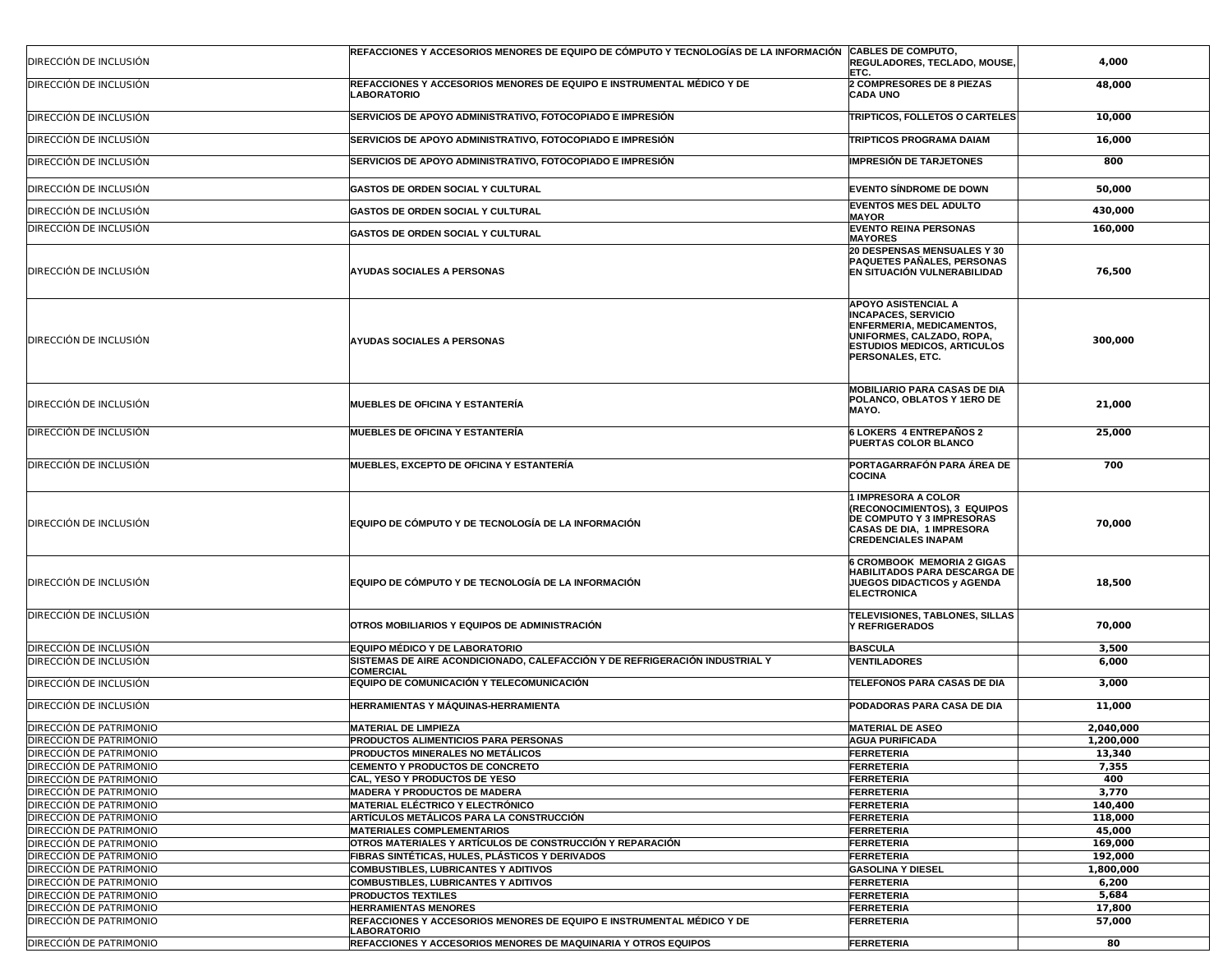| DIRECCIÓN DE PATRIMONIO                              | SERVICIOS DE DISEÑO, ARQUITECTURA, INGENIERÍA Y ACTIVIDADES RELACIONADAS | <b>DICTAMEN DE NECESIDADES</b>                                                                                                                           | 120,000   |
|------------------------------------------------------|--------------------------------------------------------------------------|----------------------------------------------------------------------------------------------------------------------------------------------------------|-----------|
| <b>DIRECCIÓN DE PATRIMONIO</b>                       | <b>SEGURO DE BIENES PATRIMONIALES</b>                                    | <b>SEGURO DE VEHÍCULOS</b>                                                                                                                               | 500,000   |
| <b>DIRECCIÓN DE PATRIMONIO</b>                       | <b>CONSERVACIÓN Y MANTENIMIENTO MENOR DE INMUEBLES</b>                   | <b>ADQUISICION DE SERVICIOS</b>                                                                                                                          | 8,000,000 |
| <b>DIRECCIÓN DE PATRIMONIO</b>                       | REPARACIÓN Y MANTENIMIENTO DE EQUIPO DE TRANSPORTE                       | <b>MTTO DE VEHÍCULOS</b>                                                                                                                                 | 840,000   |
| <b>DIRECCIÓN DE PATRIMONIO</b>                       | SERVICIOS DE JARDINERÍA Y FUMIGACIÓN                                     | <b>FUMIGACIÓN</b>                                                                                                                                        | 1,100,000 |
| DIRECCIÓN DE PROTECCIÓN A LA NIÑEZ Y<br>ADOLESCENCIA | MATERIALES Y ÚTILES DE ENSEÑANZA                                         | <b>MATERIAL DIDÁCTICO</b>                                                                                                                                | 150,000   |
| DIRECCIÓN DE PROTECCIÓN A LA NIÑEZ Y<br>ADOLESCENCIA | SERVICIOS DE APOYO ADMINISTRATIVO, FOTOCOPIADO E IMPRESIÓN               | <b>TRIPTICOS, FOLLETOS O</b><br><b>CARTELES</b>                                                                                                          | 13,500    |
| DIRECCIÓN DE PROTECCIÓN A LA NIÑEZ Y ADOLESCENCIA    | GASTOS DE ORDEN SOCIAL Y CULTURAL                                        | <b>EVENTO DÍA DEL NIÑO</b>                                                                                                                               | 220,000   |
| DIRECCIÓN DE PROTECCIÓN A LA NIÑEZ Y ADOLESCENCIA    | <b>AYUDAS SOCIALES A PERSONAS</b>                                        | <b>PAÑALES Y LECHE</b>                                                                                                                                   | 374,994   |
| <b>DIRECCIÓN DE RECURSOS HUMANOS</b>                 | <b>SEGURO DE VIDA</b>                                                    | <b>SEGURO DE VIDA EMPLEADOS</b>                                                                                                                          | 500,000   |
| <b>DIRECCIÓN DE RECURSOS HUMANOS</b>                 | MATERIALES, ÚTILES Y EQUIPOS MENORES DE OFICINA                          | <b>TARJETAS DE ASISTENCIA</b>                                                                                                                            | 3,062     |
| <b>DIRECCIÓN DE RECURSOS HUMANOS</b>                 | MATERIALES Y ÚTILES DE IMPRESIÓN Y REPRODUCCIÓN                          | <b>INVITACIONES POSADA</b>                                                                                                                               | 7,000     |
| <b>DIRECCIÓN DE RECURSOS HUMANOS</b>                 | MATERIALES Y ÚTILES DE IMPRESIÓN Y REPRODUCCIÓN                          | <b>RECONOCIMIENTOS</b>                                                                                                                                   | 3,000     |
| <b>DIRECCIÓN DE RECURSOS HUMANOS</b>                 | <b>PRODUCTOS ALIMENTICIOS PARA PERSONAS</b>                              | <b>ROSCA DE REYES</b>                                                                                                                                    | 5,040     |
| <b>IDIRECCIÓN DE RECURSOS HUMANOS</b>                | PRODUCTOS ALIMENTICIOS PARA PERSONAS                                     | <b>COFFEE BREAK CAPACITACIONES</b>                                                                                                                       | 11,000    |
| <b>DIRECCIÓN DE RECURSOS HUMANOS</b>                 | <b>VESTUARIO Y UNIFORMES</b>                                             | <b>UNIFORMES</b>                                                                                                                                         | 1,000,000 |
| DIRECCIÓN DE RECURSOS HUMANOS                        | <b>PRENDAS DE SEGURIDAD Y PROTECCIÓN PERSONAL</b>                        | <b>UNIFORMES</b>                                                                                                                                         | 8,000     |
| <b>DIRECCIÓN DE RECURSOS HUMANOS</b>                 | ARRENDAMIENTO DE ACTIVOS INTANGIBLES                                     | <b>ACTUALIZACIÓN Y LICENCIAS</b>                                                                                                                         | 15,000    |
| <b>DIRECCIÓN DE RECURSOS HUMANOS</b>                 | <b>SERVICIOS LEGALES, DE CONTABILIDAD, AUDITORÍA Y RELACIONADOS</b>      | <b>DICTAMEN DE CUOTAS</b>                                                                                                                                | 110,000   |
| DIRECCIÓN DE RECURSOS HUMANOS                        | <b>SERVICIOS DE CAPACITACIÓN</b>                                         | <b>CAPACITACIÓN AL PERSONAL</b>                                                                                                                          | 300,000   |
| <b>DIRECCIÓN DE RECURSOS HUMANOS</b>                 | SERVICIOS DE APOYO ADMINISTRATIVO. FOTOCOPIADO E IMPRESIÓN               | <b>HOJAS CON PLECA</b>                                                                                                                                   | 16,530    |
| DIRECCIÓN DE RECURSOS HUMANOS                        | <b>SERVICIOS DE APOYO ADMINISTRATIVO, FOTOCOPIADO E IMPRESIÓN</b>        | VALES DE DESPENSA NAVIDEÑOS                                                                                                                              | 15,000    |
| <b>DIRECCIÓN DE RECURSOS HUMANOS</b>                 | GASTOS DE ORDEN SOCIAL Y CULTURAL                                        | <b>POSADA EMPLEADOS</b>                                                                                                                                  | 633,000   |
| <b>DIRECCIÓN DE RECURSOS HUMANOS</b>                 | <b>GASTOS DE ORDEN SOCIAL Y CULTURAL</b>                                 | <b>EVENTO DÍA DEL NIÑO</b>                                                                                                                               | 63,000    |
| DIRECCIÓN DE RECURSOS HUMANOS                        | <b>SOFTWARE</b>                                                          | <b>SOFTWARE INCIDENCIAS</b>                                                                                                                              | 1,000,000 |
| DIRECCIÓN DE SALUD Y BIENESTAR                       | MATERIALES Y ÚTILES DE ENSEÑANZA                                         | <b>MATERIALES Y ÚTILES PARA</b><br><b>TEMAS DE ORIENTACIÓN</b>                                                                                           | 20,000    |
| DIRECCIÓN DE SALUD Y BIENESTAR                       | MATERIALES Y ÚTILES DE ENSEÑANZA                                         | <b>PRUEBAS PSICOLOGICAS</b>                                                                                                                              | 18,500    |
| DIRECCIÓN DE SALUD Y BIENESTAR                       | <b>PRODUCTOS ALIMENTICIOS PARA PERSONAS</b>                              | ADQUISICIÓN DE FRUTA Y<br>VERDURA PARA EL PROYECTO DE<br>APLICACIÓN DE CUOTAS DE<br>RECUPERACIÓN PROGRAMA PAAP                                           | 116,000   |
| DIRECCIÓN DE SALUD Y BIENESTAR                       | <b>PRODUCTOS ALIMENTICIOS PARA PERSONAS</b>                              | ADQUISICIÓN DE FRUTA Y<br>VERDURA PARA EL PROYECTO DE<br>APLICACIÓN DE CUOTAS DE<br>RECUPERACIÓN PROGRAMA 1,000<br><b>DIAS</b>                           | 21,672    |
| DIRECCIÓN DE SALUD Y BIENESTAR                       | PRODUCTOS ALIMENTICIOS PARA PERSONAS                                     | <b>CONTRATACIÓN DE SERVICIO DE</b><br><b>ALIMENTACIÓN PARA</b><br><b>CAPACITACIÓN A MAESTROS Y</b><br><b>COMITÉS</b>                                     | 80,000    |
| DIRECCIÓN DE SALUD Y BIENESTAR                       | <b>PRODUCTOS ALIMENTICIOS PARA PERSONAS</b>                              | <b>SUMINISTROS DE INSUMOS</b><br>ALIMENTICIOS PARA TALLERES DE<br><b>PREPARACION DE MENÚS DE</b><br><b>DESAYUNOS CALIENTES</b>                           | 69,141    |
| DIRECCIÓN DE SALUD Y BIENESTAR                       | <b>PRODUCTOS ALIMENTICIOS PARA PERSONAS</b>                              | 500 SNACK: UNA BOLSA DE PAPEL,<br><b>CON UNA FRUTA DE TEMPORADA.</b><br>UN LONCHE DE FRIJOLES Y UNA<br><b>GALLETA DE AVENA SABOR</b><br><b>CHOCOLATE</b> | 30,700    |
| DIRECCIÓN DE SALUD Y BIENESTAR                       | UTENSILIOS PARA EL SERVICIO DE ALIMENTACIÓN                              | ADOUISICIÓN DE UTENSILIOS PARA<br><b>FERIAS DE LA ALIMENTACIÓN</b>                                                                                       | 104,000   |
| DIRECCIÓN DE SALUD Y BIENESTAR                       | MEDICINAS Y PRODUCTOS FARMACÉUTICOS                                      | <b>INSUMOS DE MEDICINA Y</b><br><b>PRODUCTO FARMACEUTICOS</b>                                                                                            | 100,000   |
| DIRECCIÓN DE SALUD Y BIENESTAR                       | MEDICINAS Y PRODUCTOS FARMACÉUTICOS                                      | <b>CONSUMIBLES ODONTOLOGICOS</b>                                                                                                                         | 216,919   |
| DIRECCIÓN DE SALUD Y BIENESTAR                       | MATERIALES. ACCESORIOS Y SUMINISTROS MÉDICOS                             | <b>INSUMOS MATERIAL DE CURACION.</b><br><b>MATERIALES MEDICOS, EQUIPO DE</b><br><b>PROTECCION PERSONAL</b>                                               | 3,915,796 |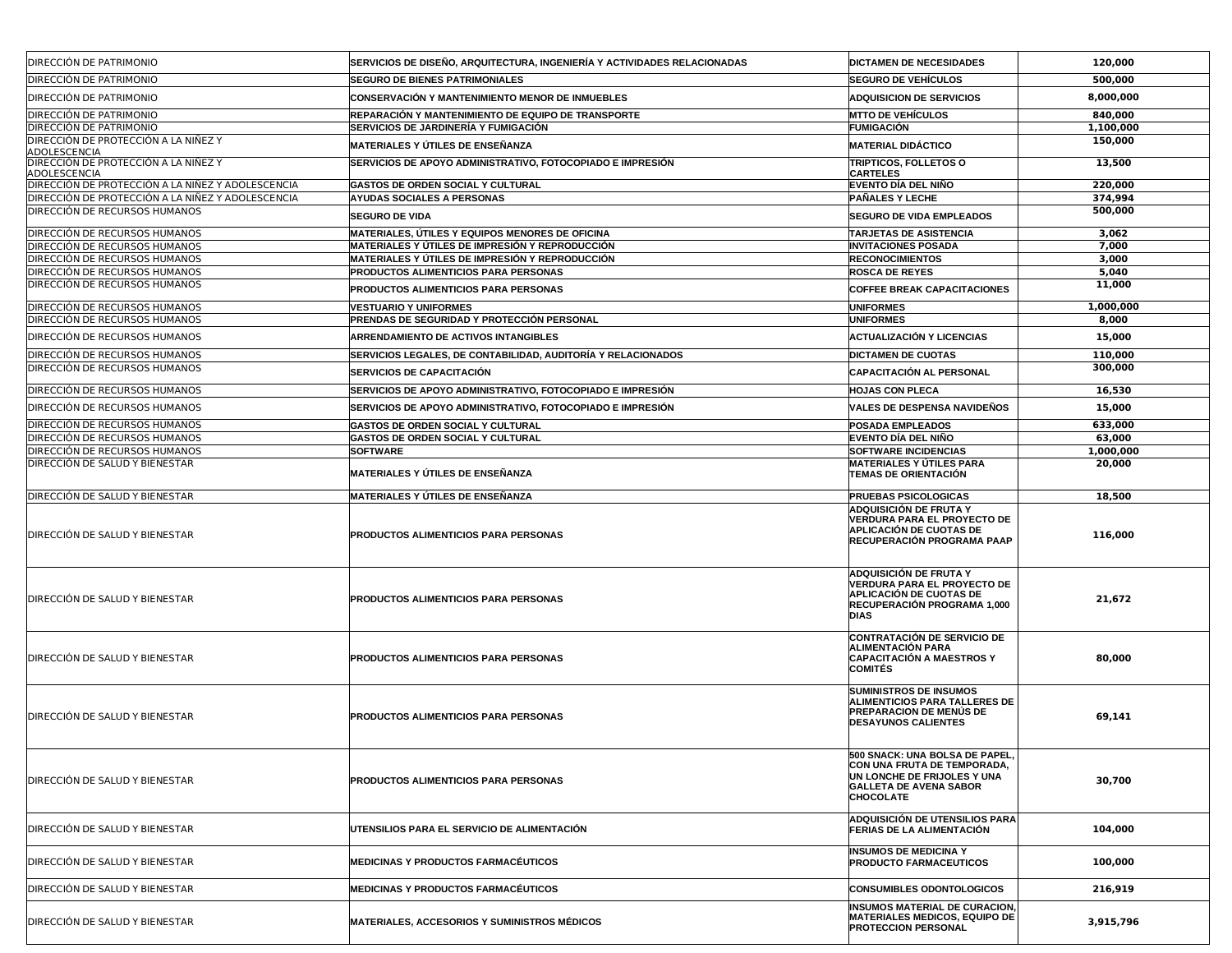| DIRECCIÓN DE SALUD Y BIENESTAR | <b>MATERIALES, ACCESORIOS Y SUMINISTROS MÉDICOS</b>                                                | SUMINISTROS ODONTOLOGICOS                                                                                                            | 623,443   |
|--------------------------------|----------------------------------------------------------------------------------------------------|--------------------------------------------------------------------------------------------------------------------------------------|-----------|
| DIRECCIÓN DE SALUD Y BIENESTAR | MATERIALES, ACCESORIOS Y SUMINISTROS DE LABORATORIO                                                | <b>MATERIALES, ACCESORIOS Y</b><br>SUMINISTROS DE LABORATORIO                                                                        | 3,975     |
| DIRECCIÓN DE SALUD Y BIENESTAR | MATERIALES, ACCESORIOS Y SUMINISTROS DE LABORATORIO                                                | <b>REACTIVOS Y CONSUMIBLES PARA</b><br>SEROLOGIA, PARASITOLOGIA,<br><b>COMPLEMENTO DE TOMA DE</b>                                    | 550,000   |
| DIRECCIÓN DE SALUD Y BIENESTAR | <b>PRODUCTOS TEXTILES</b>                                                                          | PLAYERAS CONMEMORATIVAS DÍA<br>DE LA FAMILIA Y PREVENCIÓN DEL<br><b>SUICIDIO</b>                                                     | 20,790    |
| DIRECCIÓN DE SALUD Y BIENESTAR | <b>REFACCIONES Y ACCESORIOS MENORES OTROS BIENES MUEBLES</b>                                       | ADQUISICIÓN DE EQUIPO PARA<br>FERIAS DE LA ALIMENTACIÓN                                                                              | 40,000    |
| DIRECCIÓN DE SALUD Y BIENESTAR | <b>SERVICIOS DE CAPACITACIÓN</b>                                                                   | <b>CAPACITACIÓN A PERSONAL</b>                                                                                                       | 1,500     |
| DIRECCIÓN DE SALUD Y BIENESTAR | <b>SERVICIOS DE CAPACITACIÓN</b>                                                                   | <b>CAPACITACIÓN AL PERSONAL</b>                                                                                                      | 20,100    |
| DIRECCIÓN DE SALUD Y BIENESTAR | <b>SERVICIOS DE CAPACITACIÓN</b>                                                                   | <b>CAPACITACIÓN AL PERSONAL</b>                                                                                                      | 5,000     |
| DIRECCIÓN DE SALUD Y BIENESTAR | <b>SERVICIOS DE CAPACITACIÓN</b>                                                                   | <b>CAPACITACIÓN AL PERSONAL</b>                                                                                                      | 15,000    |
| DIRECCIÓN DE SALUD Y BIENESTAR | SERVICIOS DE APOYO ADMINISTRATIVO, FOTOCOPIADO E IMPRESIÓN                                         | <b>IMPRESOS EN LONA</b>                                                                                                              | 55,343    |
| DIRECCIÓN DE SALUD Y BIENESTAR | SERVICIOS DE APOYO ADMINISTRATIVO, FOTOCOPIADO E IMPRESIÓN                                         | <b>IMPRESIÓN DE FORMATOS</b><br><b>LABORATORIO</b>                                                                                   | 100,000   |
| DIRECCIÓN DE SALUD Y BIENESTAR | SERVICIOS DE APOYO ADMINISTRATIVO, FOTOCOPIADO E IMPRESIÓN                                         | <b>IMPRESIÓN DE FORMATOS</b><br><b>MEDICOS</b>                                                                                       | 30,000    |
| DIRECCIÓN DE SALUD Y BIENESTAR | SERVICIOS DE APOYO ADMINISTRATIVO, FOTOCOPIADO E IMPRESIÓN                                         | <b>IMPRESIÓN DE FORMATOS</b><br><b>DENTALES</b>                                                                                      | 54,400    |
| DIRECCIÓN DE SALUD Y BIENESTAR | SERVICIOS DE APOYO ADMINISTRATIVO, FOTOCOPIADO E IMPRESIÓN                                         | <b>IMPRESIÓN DE FORMATOS</b><br>LABORATORIO                                                                                          | 100,000   |
| DIRECCIÓN DE SALUD Y BIENESTAR | SERVICIOS DE APOYO ADMINISTRATIVO, FOTOCOPIADO E IMPRESIÓN                                         | FORMATO DE SUPERVISIÓN, PARA<br><b>LEVANTAMIENTO DE PADRONES Y</b><br>MANUAL DE MENUS DE LOS<br><b>PROGRAMAS ALIMENTARIOS</b>        | 60,017    |
| DIRECCIÓN DE SALUD Y BIENESTAR | SERVICIOS DE APOYO ADMINISTRATIVO, FOTOCOPIADO E IMPRESIÓN                                         | <b>FORMATO PARA EXPEDIENTES</b><br>PSICOLOGICOS,<br><b>RECONOCIMIENTOS.</b>                                                          | 28,881    |
| DIRECCIÓN DE SALUD Y BIENESTAR | SERVICIOS PROFESIONALES, CIENTÍFICOS Y TÉCNICOS INTEGRALES                                         | <b>CONTRATACIÓN DE EQUIPOS DE</b><br><b>COSTO POR PRUEBA. EXAMENES</b><br><b>DE REFERENCIA</b>                                       | 2,338,770 |
| DIRECCIÓN DE SALUD Y BIENESTAR | SERVICIOS PROFESIONALES, CIENTÍFICOS Y TÉCNICOS INTEGRALES                                         | <b>CONTRATACIÓN DE EQUIPOS DE</b><br><b>COSTO POR PRUEBA. EXAMENES</b><br><b>DE REFERENCIA</b>                                       | 2,338,770 |
| DIRECCIÓN DE SALUD Y BIENESTAR | CONSERVACIÓN Y MANTENIMIENTO MENOR DE INMUEBLES                                                    | PINTURA VINÍLICA Y ESMALTE<br><b>LÁMPARAS</b>                                                                                        | 10,000    |
| DIRECCIÓN DE SALUD Y BIENESTAR | INSTALACIÓN, REPARACIÓN Y MANTENIMIENTO DE EQUIPO E INSTRUMENTAL MÉDICO Y DE<br><b>LABORATORIO</b> | MANTENIMIENTO PREVENTIVO Y<br><b>CORRECTIVO DE UNIDADES</b><br>DENTALES, COMPRESORES.                                                | 100,000   |
| DIRECCIÓN DE SALUD Y BIENESTAR | INSTALACIÓN, REPARACIÓN Y MANTENIMIENTO DE EQUIPO E INSTRUMENTAL MÉDICO Y DE<br><b>LABORATORIO</b> | <b>MANTENIMIENTO PREVENTIVO Y</b><br><b>CORRECTIVO DE EQUIPO MENOR</b><br>(RAYOS X, AUTOCLAVES, PIEZAS<br><b>DE MANO MICROMOTOR)</b> | 25,000    |
| DIRECCIÓN DE SALUD Y BIENESTAR | INSTALACIÓN, REPARACIÓN Y MANTENIMIENTO DE EQUIPO E INSTRUMENTAL MÉDICO Y DE<br><b>LABORATORIO</b> | MANTENIMIENTO DE EQUIPO DE<br><b>LABORATORIO PARA EL BUEN</b><br><b>FUNCIONAMIENTO DEL MISMO</b>                                     | 250,000   |
| DIRECCIÓN DE SALUD Y BIENESTAR | INSTALACIÓN, REPARACIÓN Y MANTENIMIENTO DE MAQUINARIA, OTROS EQUIPOS Y HERRAMIENTA                 | <b>MANTENIMIENTO AIRE</b><br><b>ACONDICONADO</b>                                                                                     | 6,000     |
| DIRECCIÓN DE SALUD Y BIENESTAR | INSTALACIÓN, REPARACIÓN Y MANTENIMIENTO DE MAQUINARIA, OTROS EQUIPOS Y HERRAMIENTA                 | <b>MANTENIMIENTO AIRE</b><br><b>ACONDICONADO</b>                                                                                     | 30,000    |
| DIRECCIÓN DE SALUD Y BIENESTAR | <b>GASTOS DE ORDEN SOCIAL Y CULTURAL</b>                                                           | TALLERES RECREATIVOS, RENTA<br>DE EQUIPO DE AUDIO Y<br><b>PRESENTACIONES ARTISTICAS.</b>                                             | 63,021    |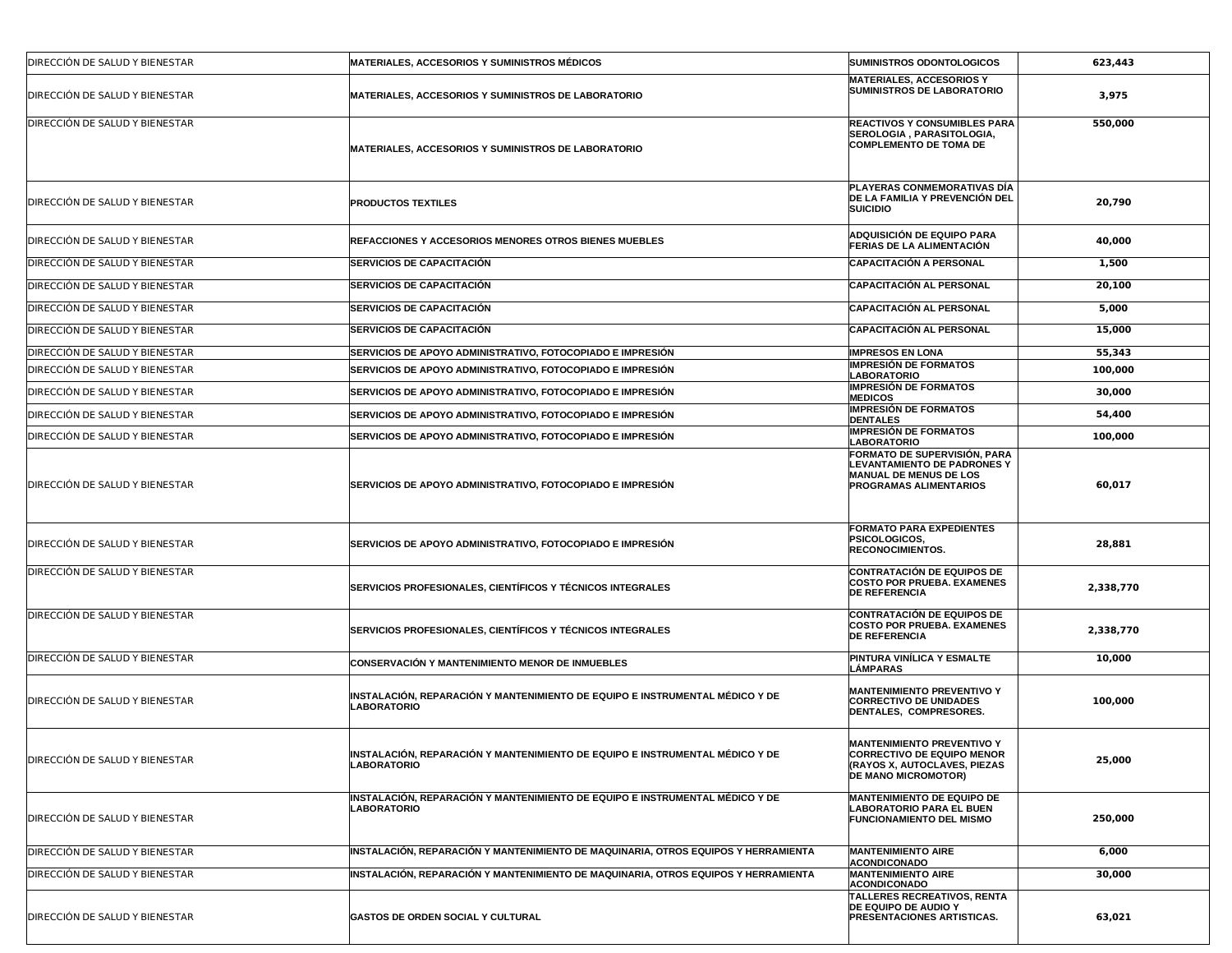| DIRECCION DE SALUD Y BIENESTAR | <b>CONGRESOS Y CONVENCIONES</b>                                                                  | <b>CONGRESO MAGNO DE</b><br>ODONTOLOGIA, CONGRESO<br><b>INTERNACIONAL DE</b><br><b>PROSTODONCIA</b>                  | 20,000    |
|--------------------------------|--------------------------------------------------------------------------------------------------|----------------------------------------------------------------------------------------------------------------------|-----------|
| DIRECCION DE SALUD Y BIENESTAR | <b>CONGRESOS Y CONVENCIONES</b>                                                                  | <b>CONGRESO DE CONTROL DE</b><br><b>CALIDAD EN LABORATORIO</b>                                                       | 20,000    |
| DIRECCIÓN DE SALUD Y BIENESTAR | <b>MUEBLES DE OFICINA Y ESTANTERÍA</b>                                                           | MUEBLES DE OFICINA Y<br><b>ESTANTERIA</b>                                                                            | 60,000    |
| DIRECCIÓN DE SALUD Y BIENESTAR | <b>MUEBLES DE OFICINA Y ESTANTERÍA</b>                                                           | <b>MOBILIARIO DE OFICINA</b>                                                                                         | 32,900    |
| DIRECCIÓN DE SALUD Y BIENESTAR | <b>MUEBLES DE OFICINA Y ESTANTERÍA</b>                                                           | <b>LACTARIOS</b>                                                                                                     | 500,000   |
| DIRECCIÓN DE SALUD Y BIENESTAR | EQUIPO DE CÓMPUTO Y DE TECNOLOGÍA DE LA INFORMACIÓN                                              | <b>EQUIPO CÓMPUTO</b>                                                                                                | 30,000    |
| DIRECCIÓN DE SALUD Y BIENESTAR | EQUIPO DE CÓMPUTO Y DE TECNOLOGÍA DE LA INFORMACIÓN                                              | <b>EQUIPO CÓMPUTO Y PROYECTOR</b>                                                                                    | 30,000    |
|                                |                                                                                                  | <b>EQUIPO DE COMPUTO PARA</b>                                                                                        |           |
| DIRECCION DE SALUD Y BIENESTAR | EQUIPO DE CÓMPUTO Y DE TECNOLOGÍA DE LA INFORMACIÓN                                              | <b>IMPARTIR ORIENTACIÓN</b><br><b>ALIMENTARIA</b>                                                                    | 100,000   |
| DIRECCIÓN DE SALUD Y BIENESTAR | EQUIPO DE CÓMPUTO Y DE TECNOLOGÍA DE LA INFORMACIÓN                                              | <b>EQUIPO CÓMPUTO Y PROYECTOR</b>                                                                                    | 30,000    |
| DIRECCIÓN DE SALUD Y BIENESTAR | OTROS MOBILIARIOS Y EQUIPOS DE ADMINISTRACIÓN                                                    | 2 MAQUINAS DE ESCRIBIR<br><b>ELECTRICAS PARA REPORTE DE</b><br><b>RESULTADOS</b>                                     | 20,000    |
| DIRECCIÓN DE SALUD Y BIENESTAR | <b>EQUIPOS Y APARATOS AUDIOVISUALES</b>                                                          | <b>EQUIPOS Y APARATOS</b><br><b>AUDIOVISUALES (BOCINA)</b>                                                           | 11,000    |
| DIRECCIÓN DE SALUD Y BIENESTAR | <b>EQUIPOS DE GENERACIÓN ELÉCTRICA, APARATOS Y ACCESORIOS ELÉCTRICOS</b>                         | <b>EQUIPOS DE GENERACIÓN</b><br><b>ELÉCTRICA, APARATOS Y</b><br><b>ACCESORIOS ELÉCTRICOS</b><br>(REGULADOR/NO BREAK) | 4000      |
| DIRECCIÓN DE SALUD Y BIENESTAR | <b>CAMARAS FOTOGRAFICAS Y DE VIDEO</b>                                                           | <b>CAMARA PARA MICROSCOPIO</b>                                                                                       | 35,000    |
| DIRECCIÓN DE SALUD Y BIENESTAR | <b>EQUIPO MÉDICO Y DE LABORATORIO</b>                                                            | <b>EQUIPO MÉDICO</b>                                                                                                 | 167,120   |
| DIRECCIÓN DE SALUD Y BIENESTAR | <b>EQUIPO MÉDICO Y DE LABORATORIO</b>                                                            | EQUIPO ODONTOLOGICO                                                                                                  | 450,000   |
| DIRECCIÓN DE SALUD Y BIENESTAR | EQUIPO MÉDICO Y DE LABORATORIO                                                                   | <b>EQUIPO DE LABORATORIO</b>                                                                                         | 250,000   |
| DIRECCIÓN DE SALUD Y BIENESTAR | SISTEMAS DE AIRE ACONDICIONADO, CALEFACCIÓN Y DE REFRIGERACIÓN INDUSTRIAL Y<br><b>COMERCIAL</b>  | <b>MANTENIMIENTO AIRE</b><br><b>ACONDICONADO</b>                                                                     | 6,000     |
| DIRECCIÓN DE TRABAJO SOCIAL    | MATERIALES, ÚTILES Y EQUIPOS MENORES DE OFICINA                                                  | PAPELERÍA                                                                                                            | 4,000     |
| DIRECCIÓN DE TRABAJO SOCIAL    | <b>PRODUCTOS ALIMENTICIOS PARA PERSONAS</b>                                                      | <b>BANQUETE PARA 135 PERSONAS</b>                                                                                    | 50,000    |
| DIRECCIÓN DE TRABAJO SOCIAL    | <b>SERVICIOS DE CAPACITACIÓN</b>                                                                 | <b>SERVICIOS DE PROFESIONAL PARA</b><br><b>CAPACITAR AL EQUIPO DE</b><br><b>TRABAJO SOCIAL</b>                       | 15,000    |
| DIRECCIÓN DE TRABAJO SOCIAL    | SERVICIOS DE APOYO ADMINISTRATIVO, FOTOCOPIADO E IMPRESIÓN                                       | 1000 ESF, 1000 AVISO DE VISITA,<br>1000 CARTA COMPROMISO                                                             | 10,000    |
| DIRECCIÓN DE TRABAJO SOCIAL    | <b>SERVICIOS DE APOYO ADMINISTRATIVO, FOTOCOPIADO E IMPRESIÓN</b>                                | 1000 KARDEX, 1000 FICHA DE<br><b>INSCRIPCIÓN, 1000 CARTA</b><br>COMPROMISO, 1000 ESF.                                | 8,000     |
| DIRECCIÓN DE TRABAJO SOCIAL    | <b>AYUDAS SOCIALES A PERSONAS</b>                                                                | 2,000 DESPENSAS                                                                                                      | 500,000   |
| DIRECCIÓN DE TRABAJO SOCIAL    | <b>AYUDAS SOCIALES A PERSONAS</b>                                                                | <b>20 ANDADERAS ROLLATOR</b>                                                                                         | 15,000    |
| DIRECCIÓN DE TRABAJO SOCIAL    | <b>AYUDAS SOCIALES A PERSONAS</b>                                                                | 300 SESIONES DE HEMODIÁLISIS                                                                                         | 300,000   |
| DIRECCIÓN DE TRABAJO SOCIAL    | AYUDAS SOCIALES A PERSONAS                                                                       | suministro pañales para adulto                                                                                       | 80,000    |
| DIRECCIÓN DE TRABAJO SOCIAL    | <b>AYUDAS SOCIALES A PERSONAS</b>                                                                | 50 SILLAS DE RUEDAS ESTÁNDAR                                                                                         | 80,000    |
| <b>DIRECCION GENERAL</b>       | <b>SERVICIOS DE APOYO ADMINISTRATIVO, FOTOCOPIADO E IMPRESIÓN</b>                                | <b>IMPRESIÓN</b>                                                                                                     | 1,400     |
| <b>DIRECCIÓN GENERAL</b>       | SERVICIOS DE APOYO ADMINISTRATIVO, FOTOCOPIADO E IMPRESIÓN                                       | <b>IMPRESIÓN</b>                                                                                                     | 3,800     |
| INNOVACIÓN TECNOLÓGICA         | <b>MATERIAL ELÉCTRICO Y ELECTRÓNICO</b>                                                          | FERRETERÍA                                                                                                           | 50,000    |
| INNOVACIÓN TECNOLÓGICA         | <b>HERRAMIENTAS MENORES</b>                                                                      | FERRETERÍA                                                                                                           | 10,000    |
| INNOVACIÓN TECNOLÓGICA         | REFACCIONES Y ACCESORIOS MENORES DE EQUIPO DE CÓMPUTO Y TECNOLOGÍAS DE LA INFORMACIÓN FERRETERÍA |                                                                                                                      | 100,000   |
| INNOVACIÓN TECNOLÓGICA         | REFACCIONES Y ACCESORIOS MENORES DE EQUIPO DE CÓMPUTO Y TECNOLOGÍAS DE LA<br>INFORMACIÓN         | <b>EQUIPO DE CCTV</b>                                                                                                | 100,000   |
| INNOVACIÓN TECNOLÓGICA         | <b>REFACCIONES Y ACCESORIOS MENORES DE EQUIPO DE TRANSPORTE</b>                                  | PARRILLA PARA TRANSPORTAR<br><b>ESCALERA</b>                                                                         | 5,000     |
| INNOVACIÓN TECNOLÓGICA         | SERVICIOS DE ACCESO DE INTERNET, REDES Y PROCESAMIENTO DE INFORMACIÓN                            | <b>TELEFONÍA E INTERNET</b>                                                                                          | 1,975,460 |
| INNOVACIÓN TECNOLÓGICA         | <b>SERVICIOS DE CAPACITACIÓN</b>                                                                 | <b>CAPACITACIÓN</b>                                                                                                  | 100,000   |
| INNOVACIÓN TECNOLÓGICA         | SERVICIOS DE APOYO ADMINISTRATIVO, FOTOCOPIADO E IMPRESIÓN                                       | <b>FOTOCOPIADO</b>                                                                                                   | 1,500,000 |
| INNOVACIÓN TECNOLÓGICA         | EQUIPO DE CÓMPUTO Y DE TECNOLOGÍA DE LA INFORMACIÓN                                              | <b>EQUIPO DE COMPUTO</b>                                                                                             | 2,000,000 |
| INNOVACIÓN TECNOLÓGICA         | OTROS MOBILIARIOS Y EQUIPOS DE ADMINISTRACIÓN                                                    | <b>INSTALACIÓN EQUIPO CCTV</b>                                                                                       | 500,000   |
| INNOVACIÓN TECNOLÓGICA         | <b>SOFTWARE</b>                                                                                  | <b>SOFTWARE</b>                                                                                                      | 1,000,000 |